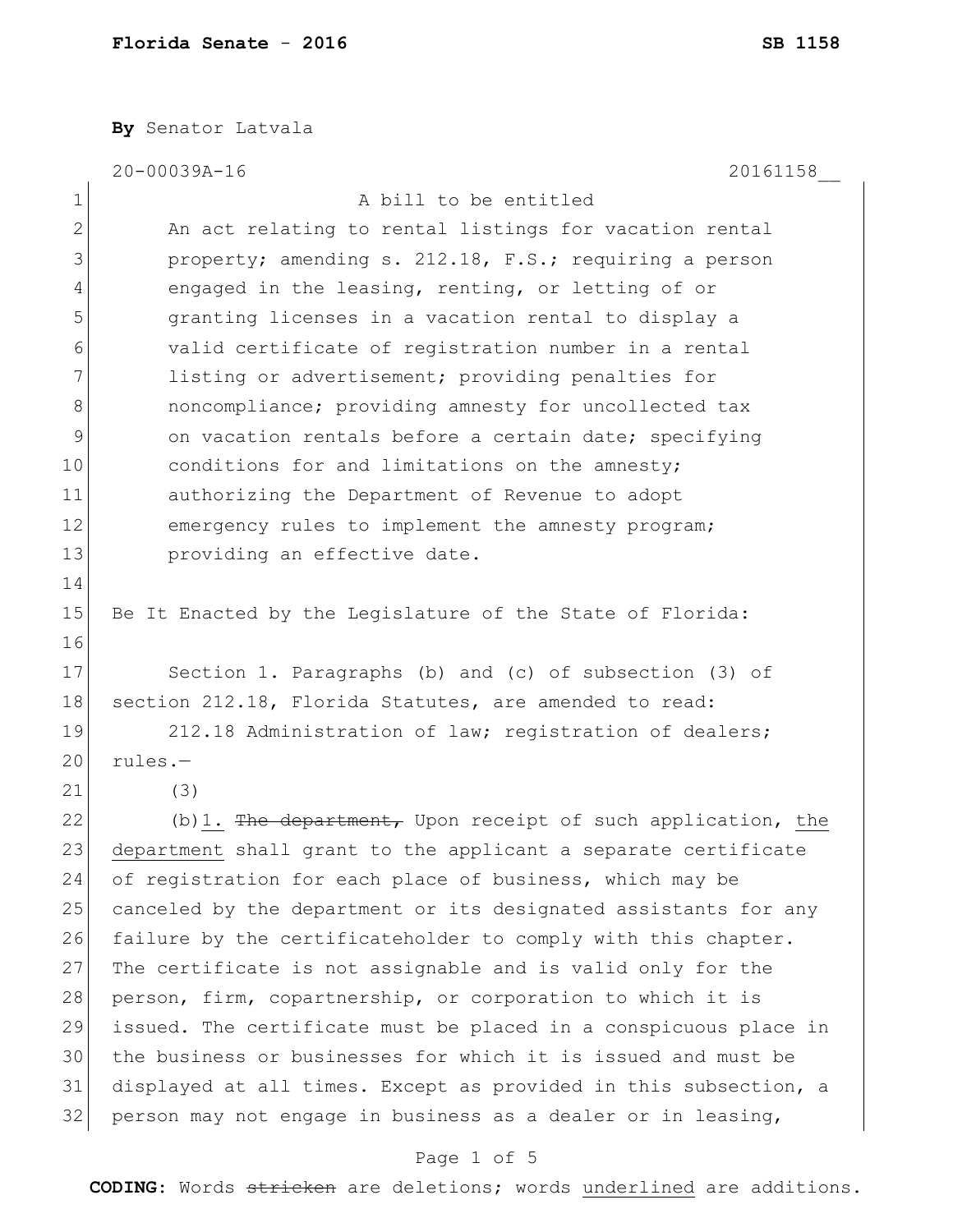20-00039A-16 20161158\_\_ 33 renting, or letting of or granting licenses in living quarters 34 or sleeping or housekeeping accommodations in hotels, apartment 35 houses, roominghouses, tourist or trailer camps, or real 36 property, or sell or receive anything of value by way of 37 admissions, without a valid certificate. A person may not 38 receive a license from any authority within the state to engage 39 in any such business without a valid certificate. A person may 40 not engage in the business of selling or leasing tangible 41 personal property or services as a dealer; engage in leasing, 42 renting, or letting of or granting licenses in living quarters 43 or sleeping or housekeeping accommodations in hotels, apartment 44 houses, roominghouses, or tourist or trailer camps that are 45 taxable under this chapter, or real property; or engage in the 46 business of selling or receiving anything of value by way of 47 admissions without a valid certificate. 48 2. A person engaged in the leasing, renting, or letting of 49 or granting licenses in a vacation rental, as that term is

50 defined in s. 509.242, must display a valid certificate of 51 registration number in a rental listing or advertisement for 52 such property.

 (c)1.a. A person who engages in acts requiring a certificate of registration under this subsection and who fails or refuses to register commits a misdemeanor of the first degree, punishable as provided in s. 775.082 or s. 775.083. Such acts are subject to injunctive proceedings as provided by law. A 58 person who engages in acts requiring a certificate of registration and who fails or refuses to register is also subject to a \$100 initial registration fee in lieu of the \$5 61 registration fee required by paragraph (a). However, the

## Page 2 of 5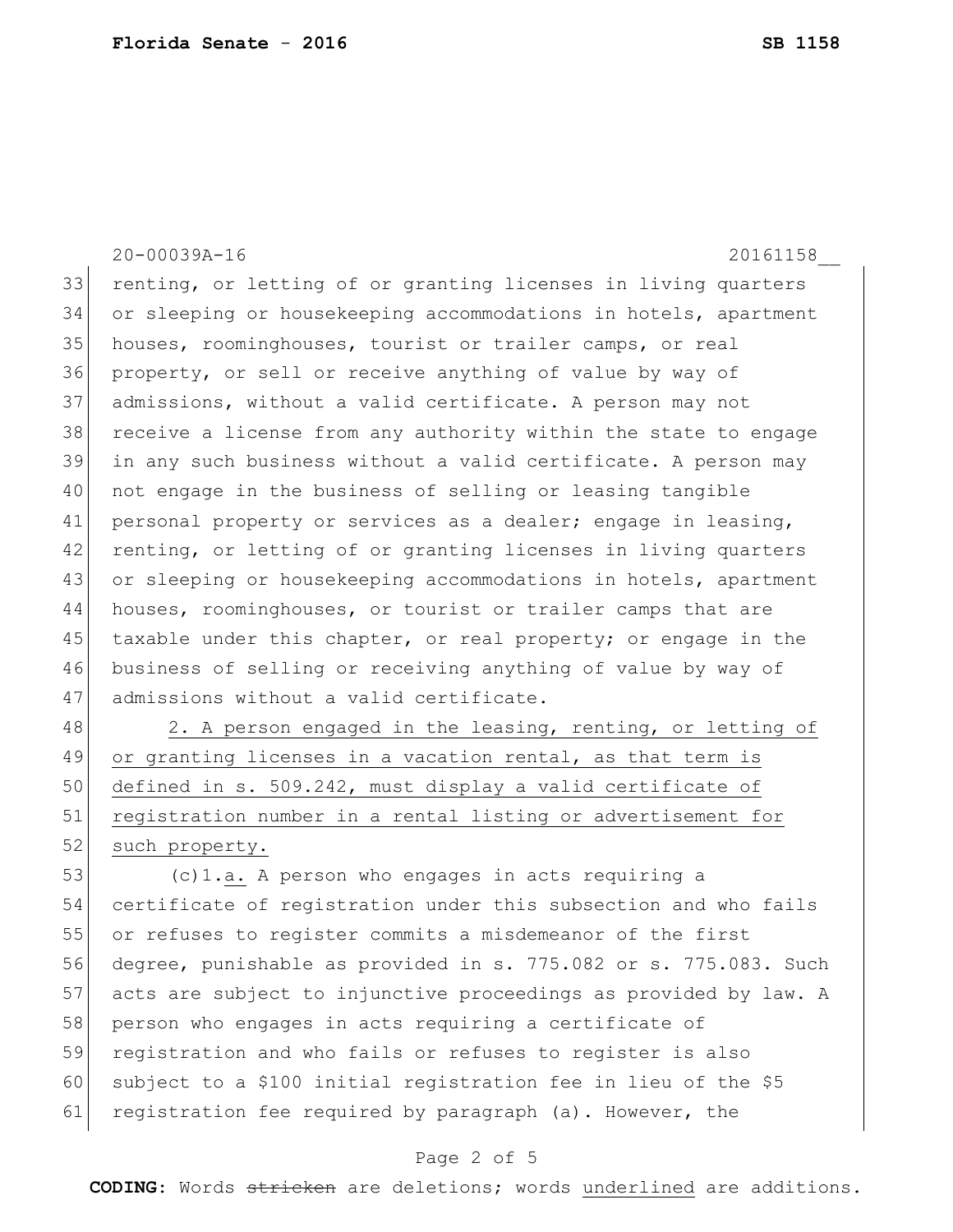```
20-00039A-16 20161158__
62 department may waive the increase in the registration fee if it
63 finds that the failure to register was due to reasonable cause
64 and not to willful negligence, willful neglect, or fraud.
65 b. A person who fails to display a valid certificate of
66 registration number as required under subparagraph (b)2. is 
67 subject to a penalty of $50 per day until the person is in
68 compliance. The penalty may be collected by a county that
69 administers a tax imposed under chapter 125 or chapter 212.
70 c. A person who fails to display a valid certificate of
71 registration number as required under subparagraph (b) 2., and
72 who has previously been found to be in violation of that
73 subparagraph, is subject to a penalty of $100 per day until the
74 person is in compliance. The penalty may be collected by a 
75 county that administers a tax imposed under chapter 125 or
76 chapter 212.
77 2.a. A person who willfully fails to register after the
78 department provides notice of the duty to register as a dealer 
79 commits a felony of the third degree, punishable as provided in 
80 s. 775.082, s. 775.083, or s. 775.084.
81 b. The department shall provide written notice of the duty
82 to register to the person by personal service or by sending
83 notice by registered mail to the person's last known address.
```
84 The department may provide written notice by both methods 85 described in this sub-subparagraph.

86 Section 2. (1) The Department of Revenue, and any county 87 that administers a tax imposed under chapter 125, Florida 88 Statutes, or chapter 212, Florida Statutes, shall provide an 89 amnesty program for unpaid taxes, penalties, and interest for 90 persons who engage in the leasing, renting, or letting of or

## Page 3 of 5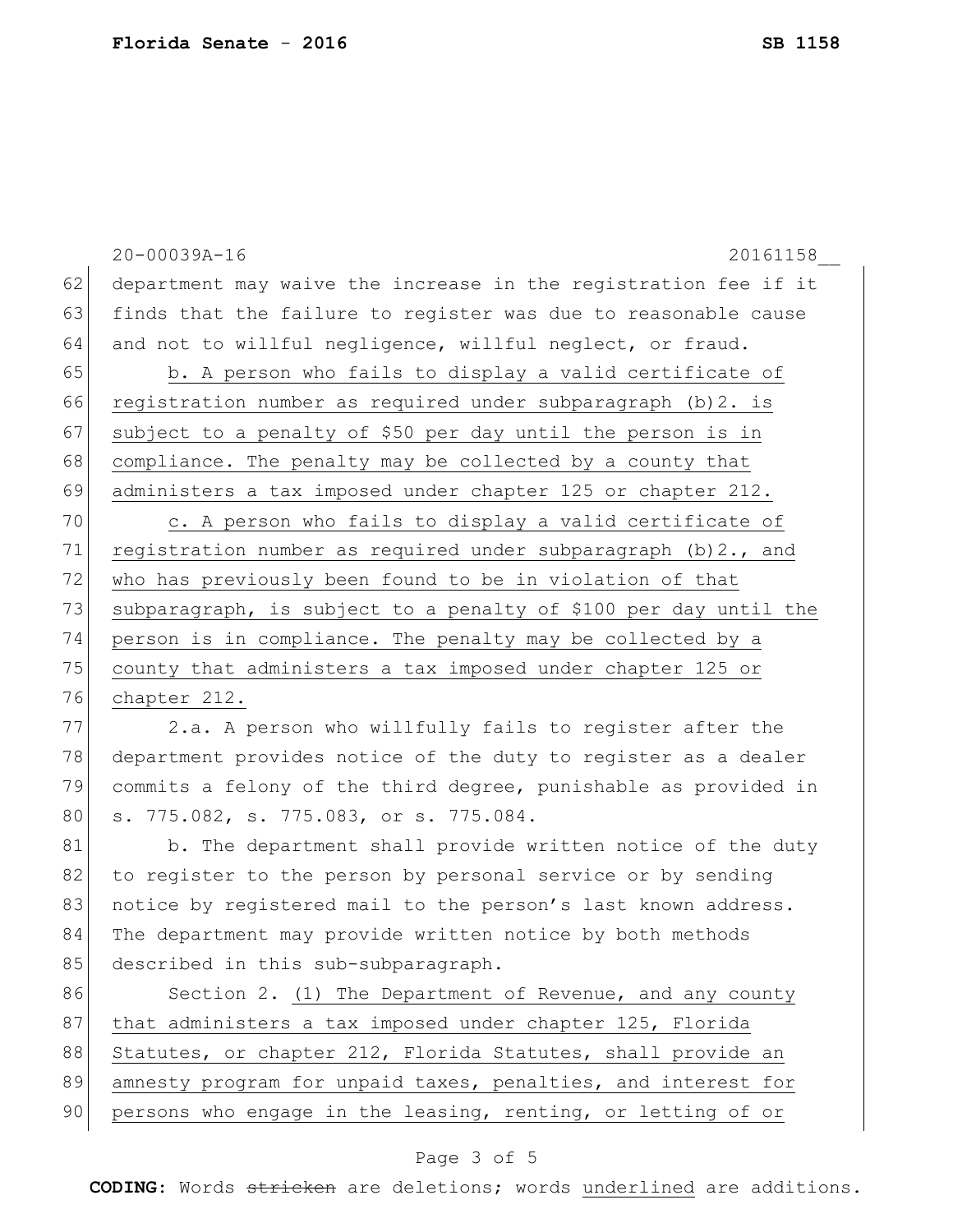|     | $20 - 00039A - 16$<br>20161158                                    |
|-----|-------------------------------------------------------------------|
| 91  | granting licenses in a vacation rental under chapter 125,         |
| 92  | Florida Statutes, or s. 212.18, Florida Statutes, subject to all  |
| 93  | of the following conditions:                                      |
| 94  | (a) A customer's payment for the rentals must have been           |
| 95  | made before July 1, 2016.                                         |
| 96  | (b) By October 1, 2016, the person who collects rental            |
| 97  | payments must be registered with the department to collect taxes  |
| 98  | on vacation rentals.                                              |
| 99  | (c) By October 1, 2016, the person who collects rental            |
| 100 | payments must apply for amnesty pursuant to rules adopted by the  |
| 101 | department.                                                       |
| 102 | (d) The owners, operators, or managers of the vacation            |
| 103 | rentals must have collected the rental payments.                  |
| 104 | (e) Taxes may not have been collected from any customer to        |
| 105 | occupy a vacation rental.                                         |
| 106 | (2) The amnesty program is not available for taxes,               |
| 107 | penalties, or interest assessed if the assessment is final and    |
| 108 | has not been timely challenged, or for any taxes, penalties, or   |
| 109 | interest that has been paid to the department, unless the         |
| 110 | payment is the subject of an assessment that is not final or      |
| 111 | that has been timely challenged.                                  |
| 112 | (3) The department may adopt emergency rules under ss.            |
| 113 | $120.536(1)$ and $120.54(4)$ , Florida Statutes, to implement the |
| 114 | amnesty program. Such rules may provide forms, procedures,        |
| 115 | terms, conditions, and methods of payment that are appropriate    |
| 116 | for the fair and effective administration of the amnesty program  |
| 117 | and that ensure taxpayers' ongoing commitment to proper           |
| 118 | collection and remittance of taxes. Notwithstanding any other     |
| 119 | law, the emergency rules remain in effect until 6 months after    |
|     |                                                                   |

## Page 4 of 5